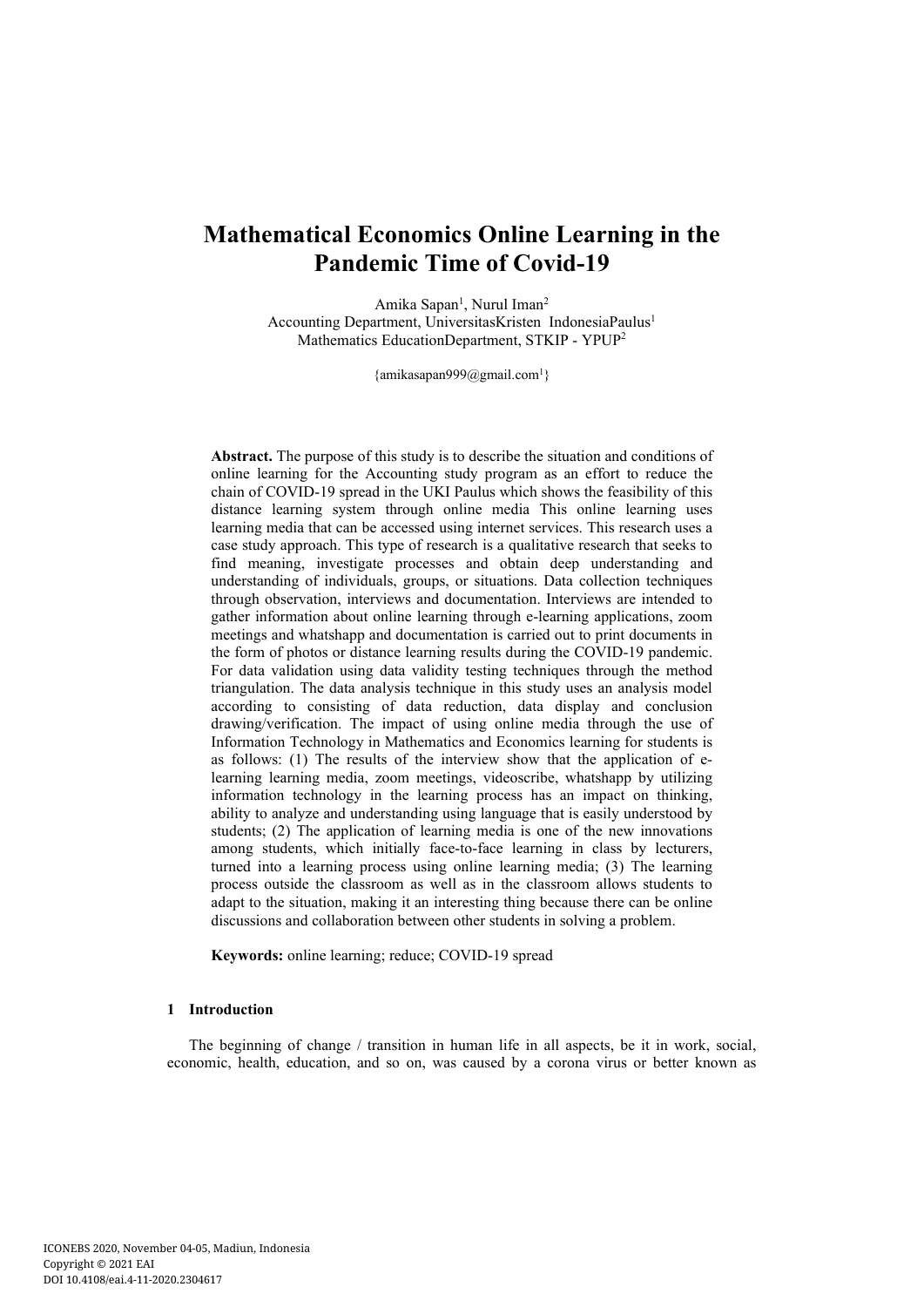COVID-19 (Corona Virus Disease). This case originated in the city of Wuhan, China [1] which is a type of pneumonia whose origin is unknown and the cause of how it spreads so quickly and the suspect rate is so high that many questions have not been answered either scientifically or theoretically either. from the world organization, namely WHO, as well as researchers from all countries in the world competing to find drugs as a fast treatment step to overcome the breaking of the chain. In the case of this epidemic, the handling is different in each country as is done by the Indonesian government, to minimize the level of spread and break the chain of COVID-19, the Indonesian government has taken various ways by issuing policies such as crowd restrictions, social restrictions (social distancing, physical distancing). until the enactment of the PSBB (large-scale social restrictions) in several cities / regions, one of the local government regulations for each citizen with the 3M slogan (keeping distance, wearing masks and washing hands) and its implementation until now is known as the 3T slogan ( Tracing, Testing and Treatment) so that tracing affected by the COVID-19 case can be handled quickly. The policies for handling COVID-19 issued by the government have had a huge impact on the world of education in Indonesia, one of which is higher education.

The Covid-19 pandemic presents challenges or problems to the implementation of the learning process in the world of education. The learning process is a public policy as a way of increasing knowledge and skills [2]. The Government's policy to massively limit or reduce contact with people or communities who have been exposed to Covid-19 has made many colleges or universities close all face-to-face learning activities for an indefinite period of time. The article [3] illustrates that teenage students in Sweden have a different number of days to prepare for the test. These students increase their study time by ten school days and the result they get is an increased score on their knowledge test. This is the same as [4], explaining that attending school will increase memory capacity. Furthermore [5], explains in more detail that if the knowledge test, it is assumed that not carrying out learning in school (not attending school) for 10 days means that they experience a deficiency of 1% of the standard deviation, and if within 12 weeks or For 60 days these students are unable to attend school lessons for some time so their school loses 6% standard deviation. The fact or phenomenon like this will cause a problem that causes students to experience a decrease in knowledge for the future and this knowledge problem will become more complex.

Likewise, according to [6] explaining that the impact on the learning process is due to differences in teaching time in all countries in the world. Assuming that total weekly teaching hours in math, language and science are 55% higher in Denmark than in Austria. This difference is important and very significant in the results of the test scores obtained by about 6% of the standard deviation formulated above. So Indonesian students or students by looking at the changes in the learning process that are happening nowadays, it is very clear that whatever standard deviation they accept is caused by the loss of study time in tertiary institutions which in turn has an impact on students' loss of their knowledge.

With the emergence of the Covid-19 pandemic globally, the world of education in Indonesia will automatically change the learning and teaching process system. Thus the Covid-19 pandemic based on the pandemic period, time, location and distance is a major problem or challenge for all educational units currently occurring [7], so that currently we are directed to the era of the industrial revolution, namely online with the use of information and communication technology. In order to keep the education process going in today's emergency, the right step or solution without adequate preparation is to hold a distance learning process online. This distance learning has never been done globally and simultaneously for all education stakeholders, namely educators, students and parents [8]. This online learning is an innovation in education to provide a variety of learning resources. Online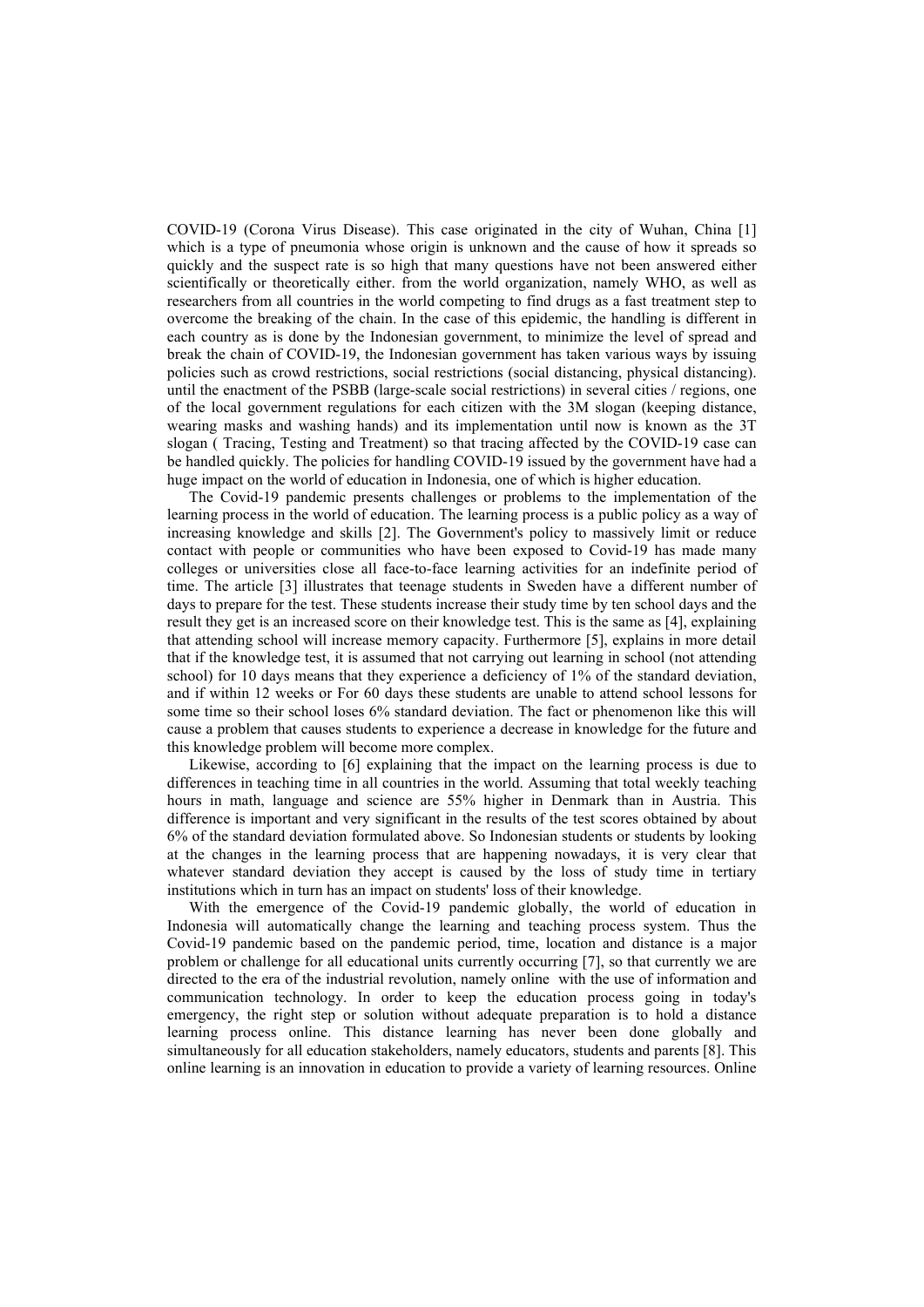learning is a breakthrough to carry out the teaching and learning process effectively and efficiently to serve the needs of students in terms of education [9].

The current phenomenon or reality shows the use of information and communication technology (digital) devices, namely computers, laptops and smartphones, as is the case within the UKI Paulus, especially the accounting study program in mathematics subject to a change in learning methods that were initially face-to-face directly become a method of distance learning known as in the network (online / online). Online learning is an interaction between lecturers and students to be able to access electronic documents to broaden their knowledge [10]. Learning through networks has potentials, including meaningful learning, easy access and improvement of learning outcomes [11]. Obstacles or problems that occur at UKI Paulus which have an impact on the effectiveness of learning with online media, include:

### **1.1 The Problem of the Limited Mastery of Information Technology by Lecturers and Students**

The situation shows that lecturers who were born before the 1970s, not all of them can understand the use of this information technology. This obstacle causes them to be very limited in using online media and students have problems or are hampered by limited applications that can be used due to the old version of the information technology used so that it does not support online media such as: e-learning, zoom, google classroom, videoscribe; etc. Applications / software that can be used by lecturers for the learning process or assign assignments to students, namely by using e-learning applications, zoom, whatshapp, google classroom, videoscribe, and so on. One of the online learning media that is owned by each campus is e-learning. The use of e-learning media provides a new experience for students in accessing information technology so that students are interested in learning [12]. Apart from e-learning, other media used within the UKI Paulus campus are zoom meetings.

## **1.2 Limited Internet Network Access**

The network or internet signal is not evenly distributed throughout Indonesia. There is an internet signal but the situation is very limited by looking for a range that is a little higher so that it can be accessed and even then cannot be used properly online media because the signal is not maximally reached. The density of internet access usage and the duration of its use continues to increase, so that often the network is long (loading) or the signal is suddenly lost. Wearesocial reports that the world's average uses the internet for six hours per day through various devices [13]. Network access or signal in areas that are not reached by students who live in remote areas (depending on the telephone operator and area coverage), the online learning process provides opportunities for students but problems often occur, namely the internet network from the data quota operator experiences poor signal (connection) good (unstable) due to geographic location, so that sometimes students cannot attend lectures on that day but they can see and study the material that has been discussed through e-learning.

#### **1.3 Inadequate Budget Availability**

The use of internet quota to access online media is very expensive and quite a lot of quota is used to find, create and input material. Also experiencing economic limitations in buying data pulses due to large quota usage. In addition to learning through zoom meetings, Google Meet consumes a lot of quota in a few hours. So that usage in a month requires a large budget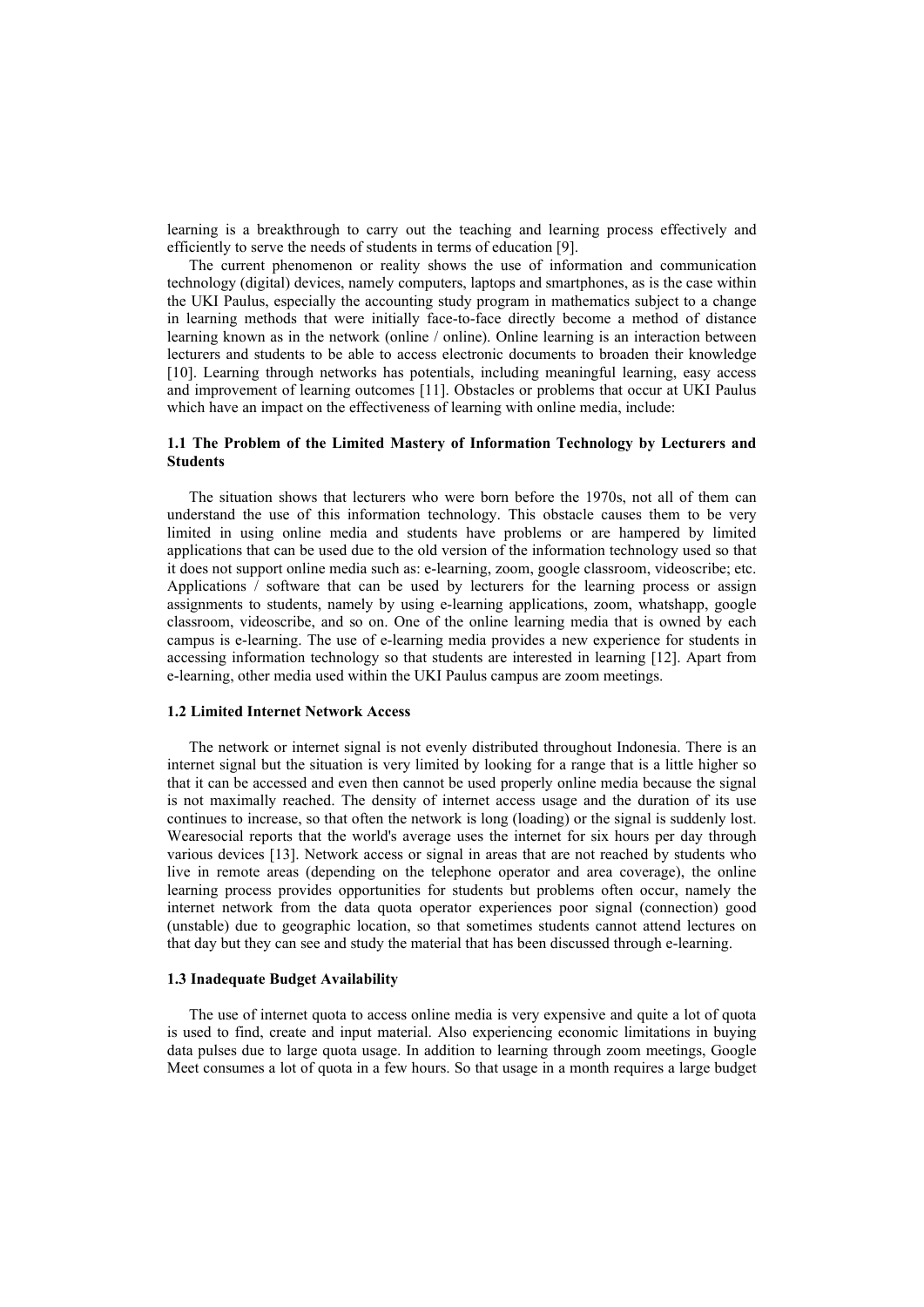in purchasing data quotas from both lecturers and students. The use of very large internet quota, and to make content that is interesting and quickly understood by students requires a large capacity so that uploading a file takes a long time (loading), and so on.

## **1.4 Facilities and Infrastructure**

Technological support devices require expensive costs with economic conditions that are not met significantly so that lecturers and students are very limited in enjoying the information technology facilities and infrastructure that are needed in the presence of the COVID-19 pandemic, such as UKIP lecturers who do not have new laptops with RAM memory and technology supporting applications, while not all students have laptops, only rely on smartphones and sometimes students have difficulty accessing / downloading material or videos because RAM or internal memory is not enough to download large files that require capacity, factors like this are examples of cases obstruction of the continuity of online learning.

#### **1.5 Student Losses in the Assessment Process**

Higher education institutions that use traditional assessments are replaced by online causes the situation to change because lecturers' assessments for students may have measurement errors, unlike what is usually done. So in the implementation of the learning process of economic mathematics, it is necessary to study the appropriate media so that the provision of material can be effectively accepted and understood by students and the time used can be efficient. In implementing economic mathematics learning, students are required to be able to learn independently, think critically and creatively in understanding the material that has been discussed and develop it themselves in completing the given assignments.

Mathematics Economic learning that can be carried out during the current pandemic by the teaching staff (dosem) at UKI Paulus College is through online learning, using several applications, namely the e-learning application provided by the campus, zoom meetings and whatshapp. The e-learning application is used to upload teaching material files before learning is carried out, assignments, quiz questions, midterm exam question files (UTS) and semester exam question files (UAS). The zoom meeting application is used for each mathematics learning lecture meeting and each meeting is taken to mark the attendance of students or student interactivity in the meeting, besides the whatshapp application is used as a two-way communication tool from lecturers to students and vice versa to notify / remind lecturers that the meeting will be carried out according to the class schedule and students inform their attendance and other friends. However, the problems that occur during the implementation of lecturer learning cannot measure or clearly assess that:

- a. the limited time spent teaching whether students can understand the material provided online, unless they are looking for material or literature from other media. This is very much felt in the implementation of economic mathematics learning which requires a level of understanding, analysis in calculations to provide an explanation of the material through examples of how to calculate it.
- b. The level of knowledge, understanding, and reasoning (cognitive) of students in receiving the discussion of different material is that there are those who are quick to understand and analyze, some are moderate, and some are slow, besides that there are students who are active, quiet and shy. -shame so that the time of the assessment greatly affects the end result (achievement value).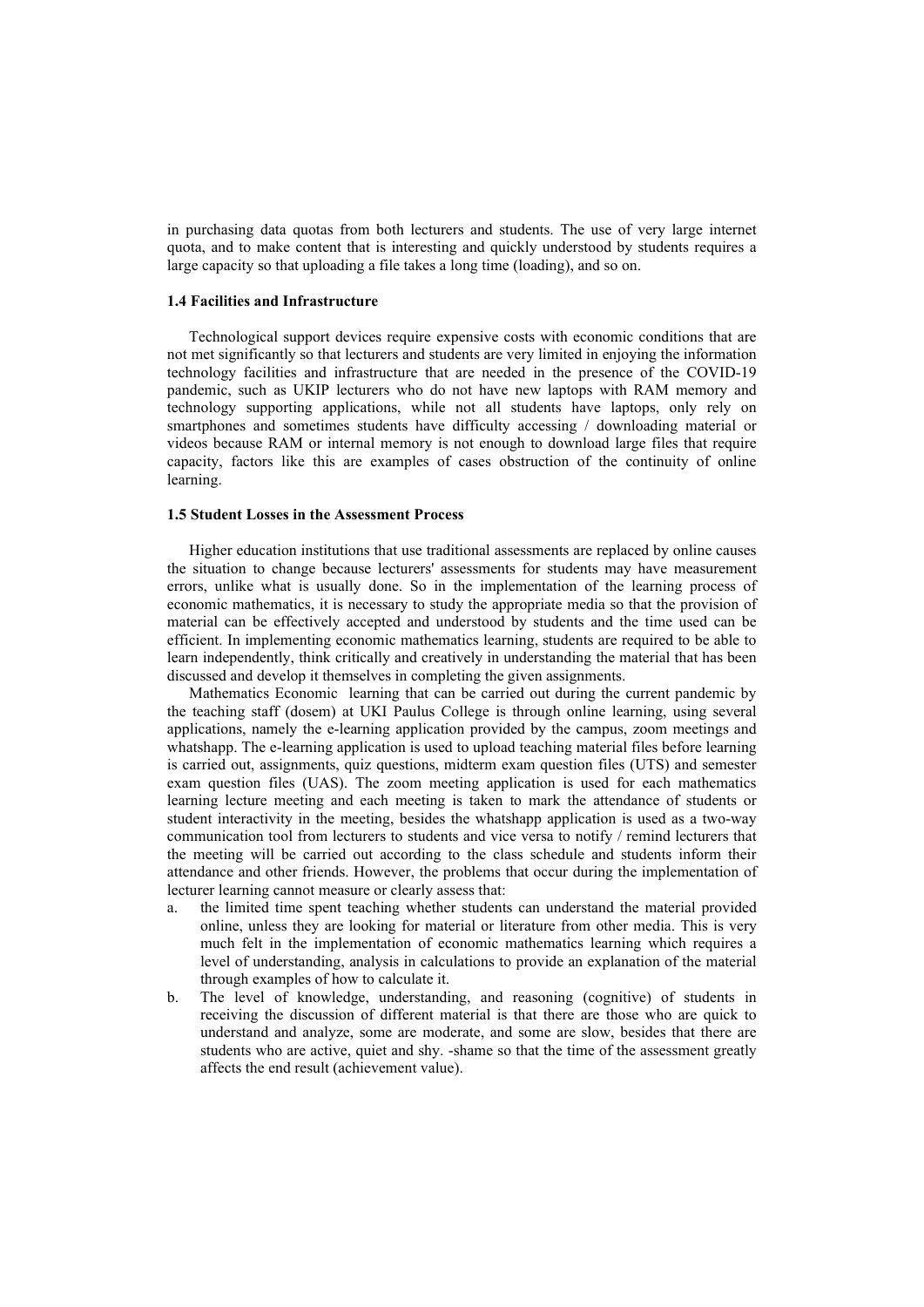c. In this online learning too, the presence of students taking part in lectures can be seen by activating the camera so that it can be seen that students are taking part in learning and students turn off the audio when the lecturer provides material and students can only listen, understand and analyze, when given the opportunity for new questions and answers. they activate the audio, but when they activate the audio there will be many voices from where they are so it will be interrupted in the learning process. In addition, students who do not attend online learning because they are constrained by signals or data quota that have run out, they can view or access material in e-learning.

#### **2 Methodology**

This research uses a case study approach. This type of research is a qualitative research that seeks to find meaning, investigate processes and obtain deep understanding and understanding of individuals, groups, or situations [14]. The research method used in this research is descriptive qualitative research. Qualitative research is a research procedure that produces descriptive data in the form of words or writings and behaviors that can be observed from the people themselves [15]. Meanwhile, descriptive research is research that attempts to describe a symptom, event, event that is happening now [16]. The purpose of this research is to describe the situation and conditions of online learning for the Accounting study program as an effort to reduce the chain of COVID-19 spread in the UKI Paulus College environment which shows the feasibility of this distance learning system through online media. This online learning uses learning media that can be accessed using internet services.Sources of data taken are from informants as many as 3 (three) lecturers and students of the UKI Paulus Accounting study program, places and events, as well as documents of the results of research conducted by purposive sampling technique.

Data collection techniques through observation, interviews and documentation. Interviews are intended to gather information about online learning through e-learning applications, zoom meetings and whatshapp and documentation is carried out to print documents in the form of photos or distance learning results during the COVID-19 pandemic. For data validation using data validity testing techniques through the method trangulation. The data analysis technique in this study uses an analysis model according to [17] consisting of data reduction, data display and conclusion drawing/ verification.

#### **3 Results and Discussion**

Since the Indonesian Government with a policy issued in mid-March 2020 has temporarily eliminated face-to-face learning in order to reduce the spread of the Covid-19 virus outbreak, so that currently all learning activities are becoming distance learning using online media, in this case between working lecturers. or teach from home and students in their respective areas. Based on the results of interviews and documentation, online learning during the pandemic period for accounting students at UKI Paulus Makassar used several media such as e-learning applications, zoom meetings and whatshap, as follows:

## **The Effectiveness of Online Learning**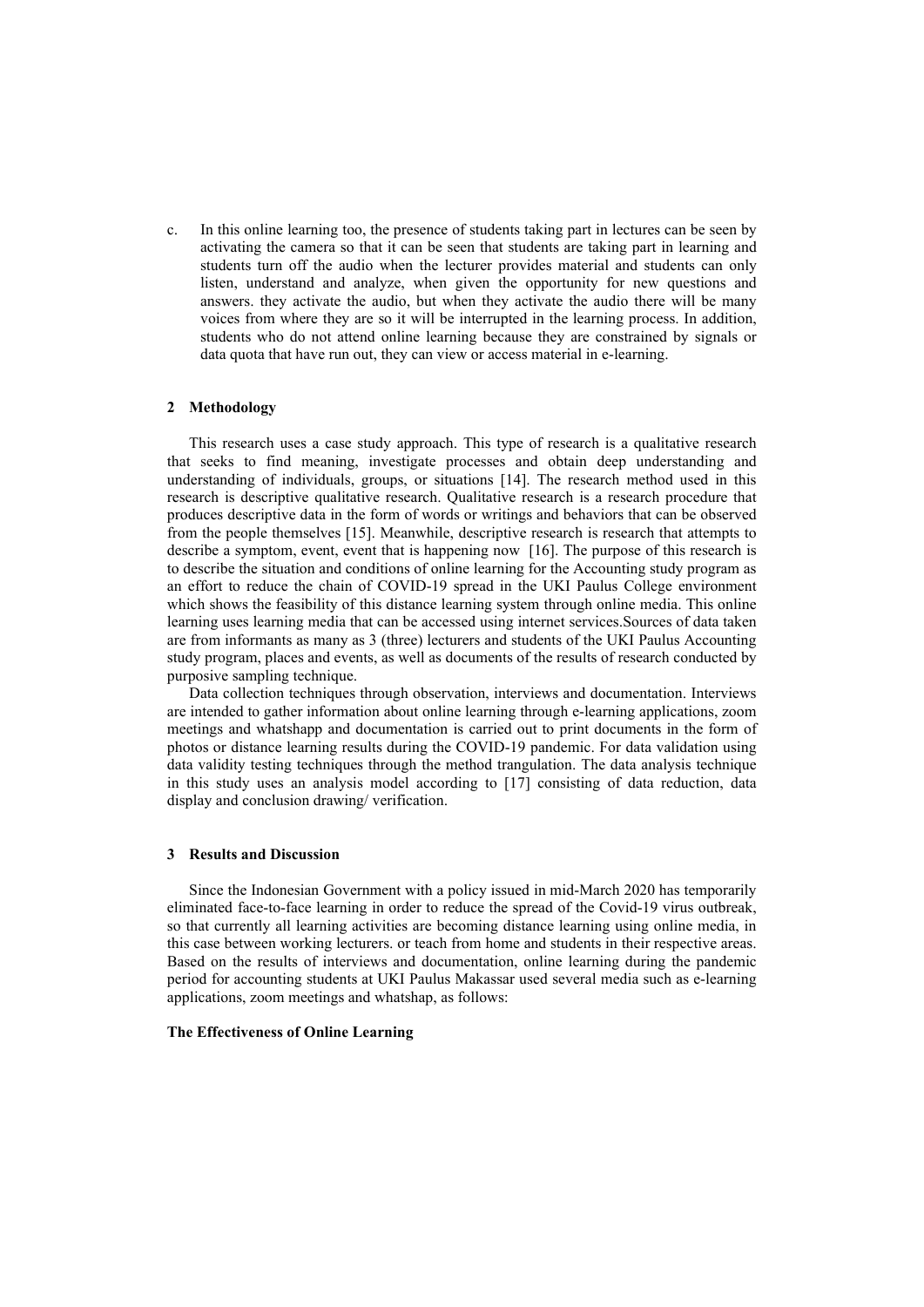At the time of the learning process using the application in its implementation was not optimal due to distance learning experiencing obstacles or obstacles during the continuity of online learning, especially the network (signal) of internet operators. students and blackouts cause signal loss as well, this can be caused by geographic location by each student residence location. In addition, when online learning has separate locations between students and lecturers, the lecturer cannot directly supervise student activities during the learning process and it cannot be known for sure that students really listen and understand the material presented by the lecturer.

However, this online learning prevents students from making time and place an obstacle, because they can attend / access lectures from home or where they are located anywhere and lecturers provide lectures through virtual classes that can be accessed anywhere and anytime Even though they are not bound by time and space, this condition makes students flexible in collecting tasks that can be done first. One of the advantages of online learning is that it is able to foster self-regulated learning by using online applications to be able to learn independence [18]. Meanwhile [19] stated that online learning is more centered on students which makes them able to be responsible and autonomous in learning (learning autonomy).

The role of campus stake holders is very important in online learning, including the campus providing facilities:

- a. providing an e-learning link to make it easier for lecturers to work from home by uploading material files and online learning,
- b. a zoom meeting link is also provided to carry out the online learning process to attendance by taking pictures (photos) as printed evidence documents,
- c. providing data quota assistance to lecturers and students, this is very helpful even though the internet data quota is not sufficient, but only three months, namely April to June

Online learning can cut the level of the spread of covid-19 in tertiary institutions, especially in the UKI Paulus Makassar campus environment. The existence of lecturers and students in different places during learning means eliminating physical contact and creating social distancing behavior as one of the policies of the government to reduce / break the chain of covid-19 transmission. However, in remote areas that do not have good internet access, the implementation of online learning shows a different problem. To overcome such situations and conditions, students who live in areas with weak internet signal / network look for certain areas or locations such as hills and sub-districts so that they can be accessed by internet access.

The observation results show that students in the learning process have followed the learning process through the application of e-learning media by utilizing their technology to access the internet network, there are students who use laptops, computers or smartphones. The results of the interview showed that at the beginning of learning, students had difficulty learning, due to changes in the learning system so that there was an adaptation between lecturers and students, and after continuous use of online media, namely e-learning applications, zoom meetings, videoscribe, start excited and motivated in learning. The impact of using online media through the use of Information Technology in Mathematics Economics learning for students is as follows:

- a. The results of the interview show that the application of e-learning media, zoom meetings, videoscribe, whatshapp by utilizing information technology in the learning process has an impact on thinking, ability to analyze and understanding using language that is easily understood by students.
- b. The application of learning media is one of the new innovations among students, which initially face-to-face learning in class by lecturers, turned into a learning process using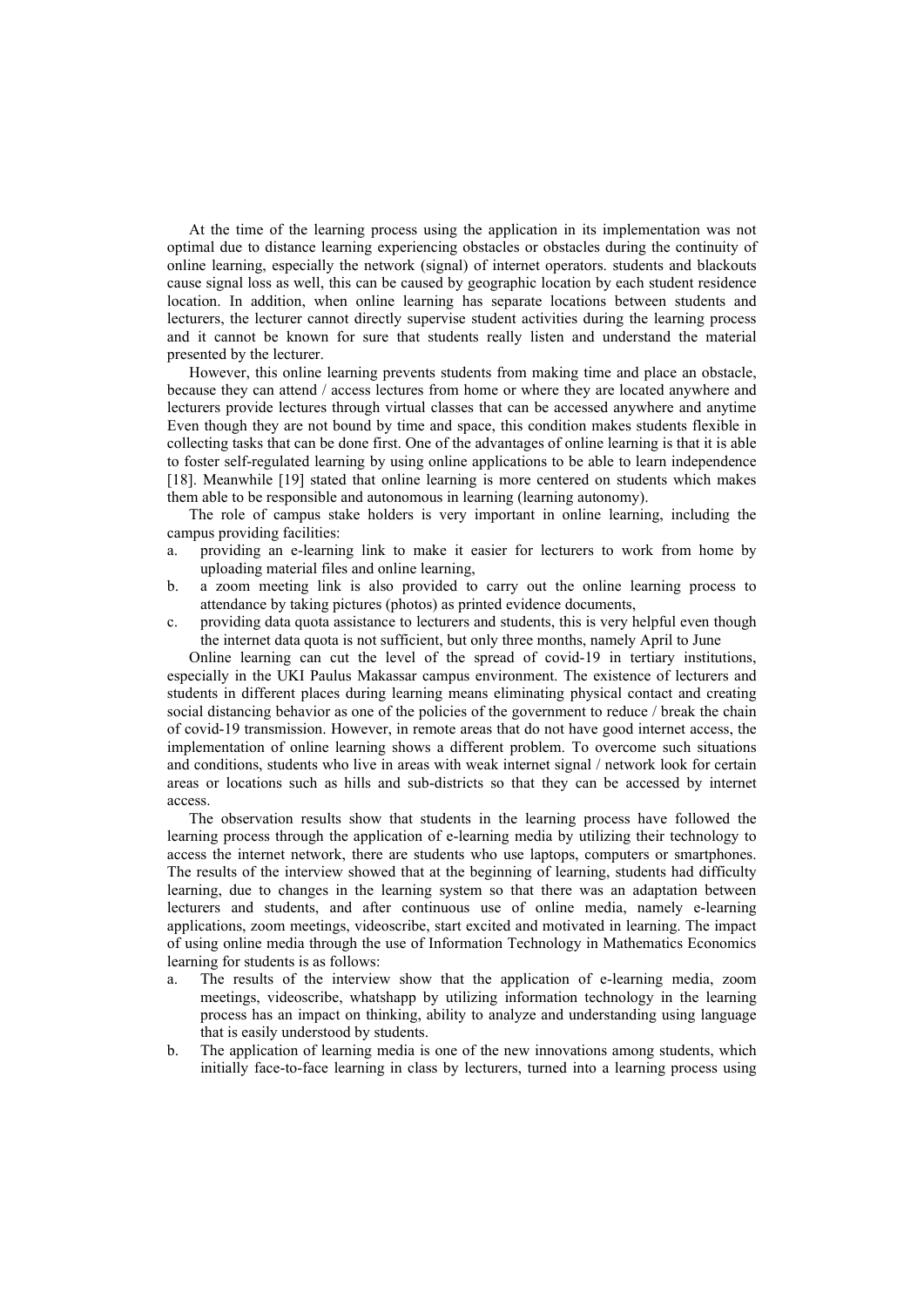online learning media. In e-learning applications, zoom meetings, videoscribe, whatshapp are planned learning and can be followed by all students. However, not all students have the same technology, some have laptops, or only have computers or smartphones, but some have two technologies, namely smartphones and laptops. This makes it easier for these students to learn.

c. The learning process outside the classroom as well as in the classroom allows students to adapt to the situation or adapt to the learning system, which was initially difficult for students and students but carried out regularly, making it an interesting thing because there can be online discussions and collaboration between other students in solving a problem. problem.

The results of the analysis showed that the use of information technology through online learning media, namely e-learning media, whatshapp, zoom meetings in mathematics learning from each student's area can access them, can follow the principles and considerations of one of the appropriate learning media currently used in accordance with ACTION Access, Cost, Technology, Interactivity, Organization, Novelety) (Indonesia, nd). Some constraints or factors in its implementation have not been maximally achieved but their use has been resolved, although it still requires improvement from various aspects. The principles and considerations of ACTION *(Access, Cost, Technology, Interactivity, Organization, Novelety)* are as follows:

- a. Access factor means that the ease of accessing the internet network from the location of each student is a reason or basis for consideration from the results of observations or interviews, even though the signal or network coverage is not maximized in their location so that they are looking for a location with signal range or the opportunity to be able to access the material contained in files on e-Learning.
- b. Cost factor means the cost consideration in choosing the right learning media. Online media that require low cost and good utilization aspects are e-Learning and WhatsApp media, while zoom meeting media require a slightly higher cost because data quota is used up a lot.
- c. Technology factor means the availability of technological equipment and ease of use. However, the current conditions of technology that can be used are not all the same for students, this can happen because their computer, laptop and smartphone technology has not been updated so that the online learning process has not been maximally achieved.
- d. Interactivity factor means online media that can be used for two-way communication between lecturers and students. The use of online media to date can be used for two-way communication and is quite effective, namely e-Learning and WhatsApp media, while the zoom meeting media is very effective as well because two-way communication can occur virtually directly but requires a large data quota to access this and time also limited to its use.
- e. Organization factor means the support from the organization. The Indonesian government issued a policy through a circular regarding online learning and working from home (WFH) to break the chain of the spread of COVID-19, regarding activities both administrative work and learning carried out online by all Indonesian citizens, both teachers and lecturers. as well as students and students and private and public employees according to (Indonesia, nd) so that the organizational factor has been achieved.
- f. The novelty factor means the novelty of the selected media into consideration, such as the current conditions that occur as a result of the Work from Home (WFH) which is based on the National Education System Law Number 20 of 2003 which reads "Every citizen entitled to the opportunity to improve lifelong education must continue. "[20]. So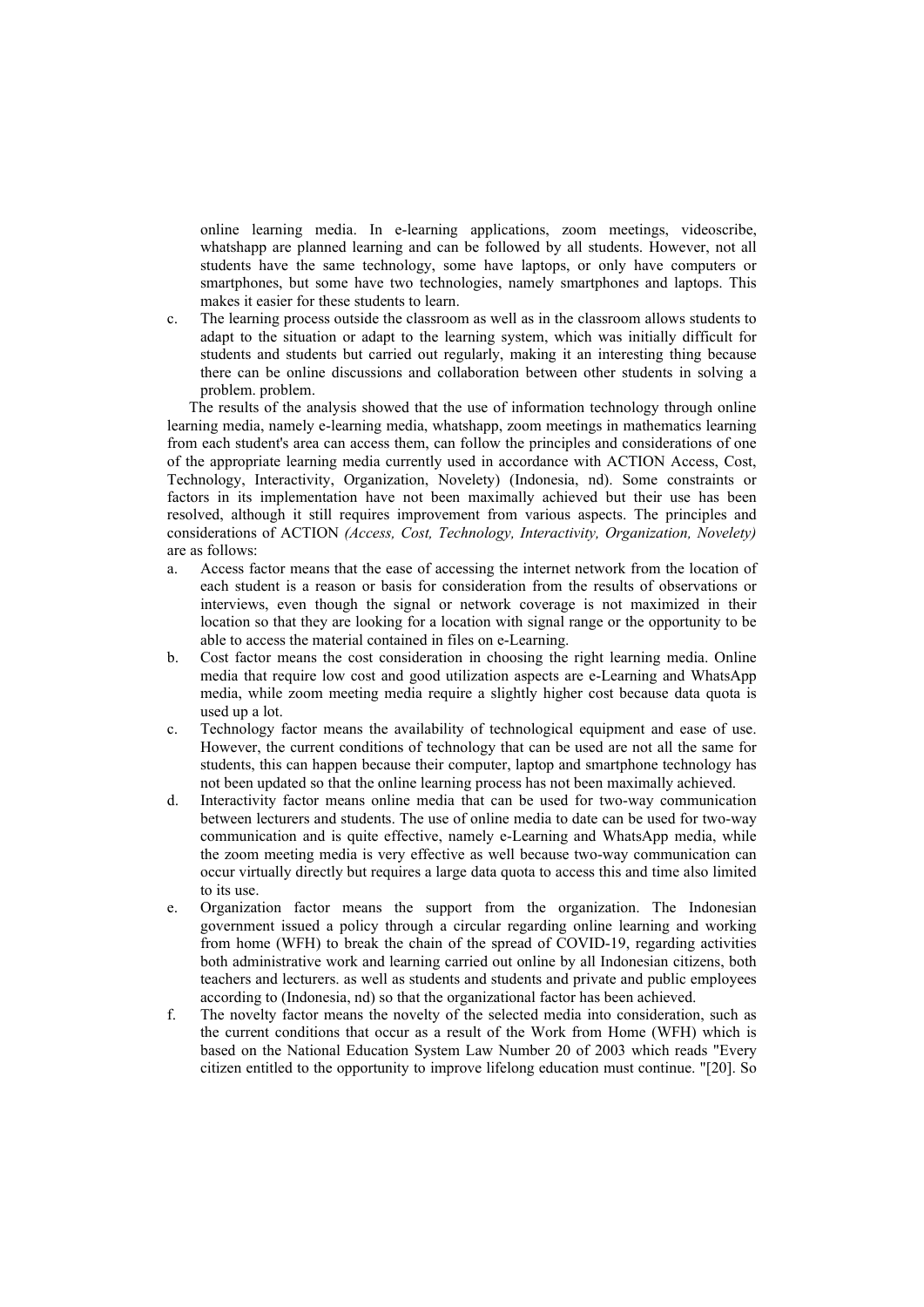that online learning media are appropriate and appropriate as well as changes towards digital in utilizing information and communication technology in the era of the Industrial Revolution.

The current learning media has a positive influence on students' critical and creative thinking in solving problems in learning, is independent and has enthusiasm for discussion. In addition, students are also trained to find information via the internet or other literature by utilizing technology to increase student knowledge or insight and students can also provide positive things for themselves with time management, where students can train themselves by managing their time independently to carry out their activities. online classes in every lesson.

In addition, online media has a negative impact on student behavior such as being lazy to open physical handbooks, smartphones are more widely used by playing games, listening to music, and watching videos, so students experience internet addiction [21].

#### **4 Conclusion**

Breaking the chain of the spread of covid-19 in higher education, as well as UKI Paulus Makassar in the accounting study program implementing online learning as a solution to continue carrying out lectures so that learning can continue. The results showed that students had the facilities and infrastructure to be able to take part in online learning. Online learning is one of the options for government policies to overcome the implementation of learning so that there is a relationship between lecturers and students in virtual classes and can be accessed anywhere and anytime.

This online learning enables students to study independently with motivation and enthusiasm to continue their education. But the condition of the network/signal that is weak/not strong is a challenge for online learning and the large amount of internet quota costs incurred apart from assistance from the campus, besides that students cannot be known for sure their sincerity in understanding the material well or lacking during the online learning process this. However, they can contact the lecturer and ask if they are not understood at any time they can do it because not all can access it quickly so that the lecturer gives time for students so that they can access the material that has been input into e-learning and when the zoom meeting is held there are students. those who go in and out due to the signal or network coverage are very unstable can be given the flexibility of time to also contact their lecturers to ask questions or just to confirm their situation and condition where the student is, so that evaluation can also be carried out in this online learning process.

The learning process based on online media (online) by utilizing technology to form knowledge, skills and character in accordance with the skills in the era of the digital revolution, students can have 4C skills, namely (1) creativity (creativity); (2) ability to think critically (critical thinking); (3) communicate (communication); and (4) collaborating (collaboration). This 4C skill is very important for students to support their knowledge and skills and independently in solving the problems they face. Apart from that, students can also train themselves to have a positive influence in the use of technology and keep away from the negative impact of technology they have.

#### **References**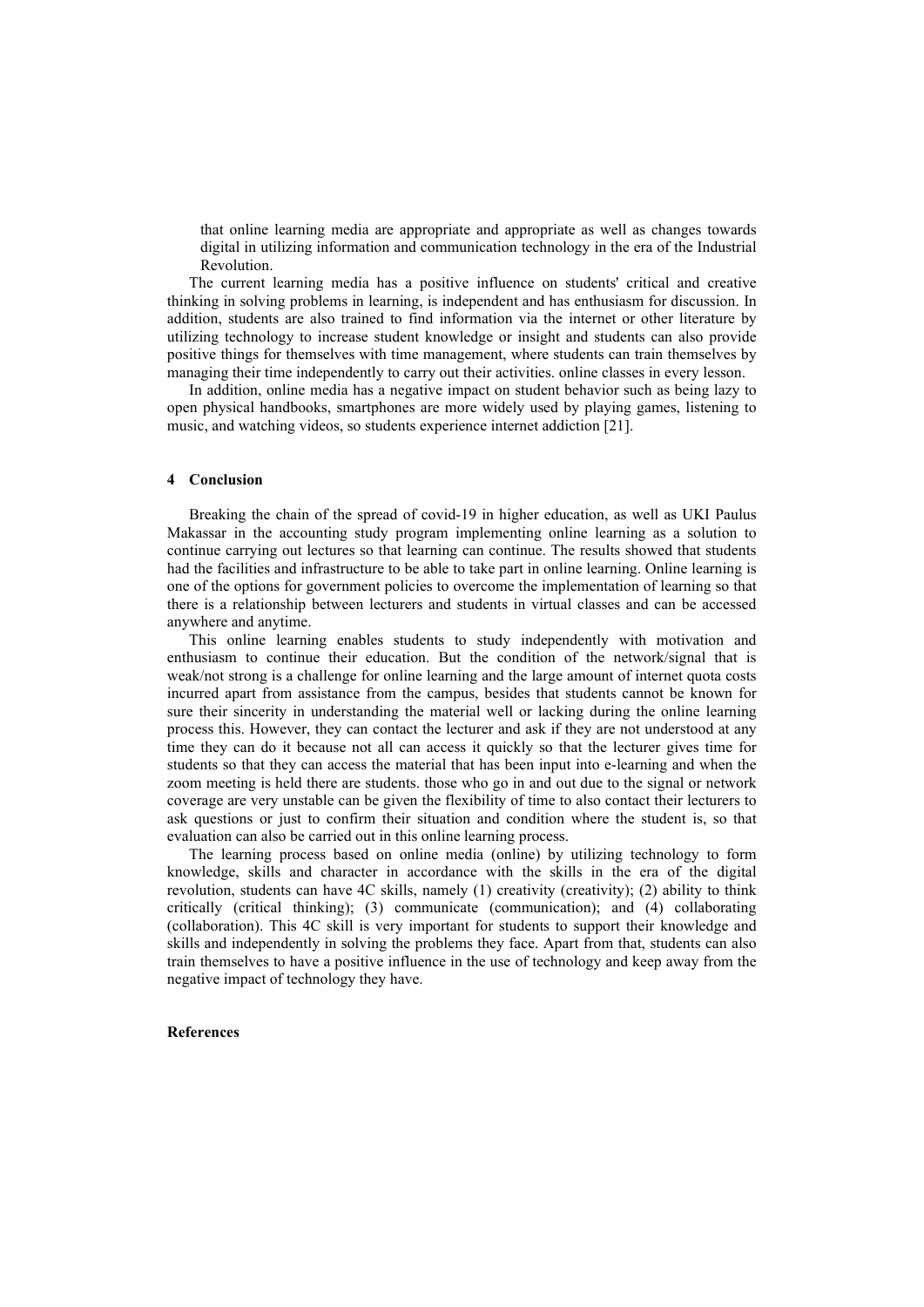- [1] Lee, A,Wuhan Novel Coronavirus (COVID-19): Why Global Control is Challlenging? Public Health, January, 19-21*,* 2020.https://doi.org/10.1016/j.puhe.2020.02.001
- [2] Caroline Hodges Persell.Education and Inequality, The Roots and Result of Strattification in America's School, United States of America: The Free Press, 1979.
- [3] Carlsson, M, G B Dahl, B Ockert and D Rooth.The Effect of Schooling on Cognitive Skills.*Review of Economics and Statistics* 97 (3): 533-547, 2015.
- [4] Jonsson, B., Waling, M., Olafsdottir, A. S., Lagström, H., Wergedahl, H., Olsson, C., Hörnell, A. The effect of schooling on basic cognition in selected nordic countries, Europe's Journal of Psychology, 13(4), hal. 645–666, 2017.https://doi.org/10.5964/ejop.v13i4.1339
- [5] Carlsson, 2015, ibid.
- [6] Lavy, V,Do Differences in Schools, Instrution Time Explain International Achievement Gaps? Evidence from Developed and Developing Countries.*Economics Journal 125,* 2015.
- [7] Kusuma, J, W., &Hamidah,Whatshapp Group Platform and Zoom Webinar on Distance Learning During the Covid-19 Pandemic.*Scientific Journal of Mathematics*, Education: Vol, 5 (1), 2020.
- [8] Sun, L., Tang, Y., &Zuo, W, Coronavirus Pushes Education Online. *Nature, Materials,*20200205. 2020. https://doi.org/10.1038/s41563-020-0678-8
- [9] Dewi, L.,Design of Online Learning Programs in Higher Education*: A Case Study of the Learning Curriculum Course at the Indonesian University of Education. Edutech*, 16 (2), 205-221. 2017.Retrieved from http://ejournal.upi.edu/index.php/edutech/article/vi ew/7616/0.
- [10] Mahnun, N, Implementation of Online Learning and Optimization of Online-Based Learning Management in Islamic Higher Education in Realizing World Class University. Riau: State Islamic University of Sultan SyarifKasim, Riau, page:31, 2018.
- [11] Setyosari&Punaji, Educational Research Methods and Development Edition Four. Jakarta: Prenadamedia Group, 2015.
- [12] Hanum, N. S, The effectiveness of E-learning as a Learning Media (evaluation study of the e-learning learning model of SMK Telkom Sandhy Putra Purwokerto).*Journal of Vocational Education,* 3 (1), 90-102, 2013.https://doi.org/10.21831/jpv.v3i1.1584
- [13] Syahrini, A.,&Hiola, S. F, .Analysis of the Needs for the Development of Moodle-Based E-Learning Media in SMA. Proceedings of the National Seminar on Biology and Learning, Makassar State University, Makassar, 2018. https://pdfs.semanticscholar.org/0630/9584b634fb2670e3efa46bcf95c37ed.pdf
- [14] Abdulmajid, N.W., Pramuntadi, A., &Rochmah, E, Implementation of E-Learning as a Support for Adaptive Learning and Competency Improvement of Vocational School Students in Bantu District*. Vocational Park,* 5 (2), 170-182,2017. https://doi.org/10.30738/jtvok.v5i2.2475
- [15] Ratmilah, Implementation of the e-learning model as lecture support at the Islamic Education *Department, Tarbiyah and Teacher Training School,*SunanKalijaga Yogyakarta., 2013. https://digilib.uin-suka.ac.id/7565/
- [16] Rohmah. Analysis of School Readiness on the Application of Online Learning (elearning) at SMA Negeri 1 Kutowinangun.Electronic Journal of Informatics Engineering 5 Education, 5 Equation, 5 Equation, 5 Equation, 5 Equation, 5 Equation, 5 Equation, 5 Equation, 5 Equation, 5 Equation, 5 Equation, 5 Equation, 5 Equation, 5 Equation, 5 Equation, 5 Equation, 5 Equation, 5 Equ

(4),2016.https://eprints.uny.ac.id/43349/1/Faridatur\_12520244048.pdf